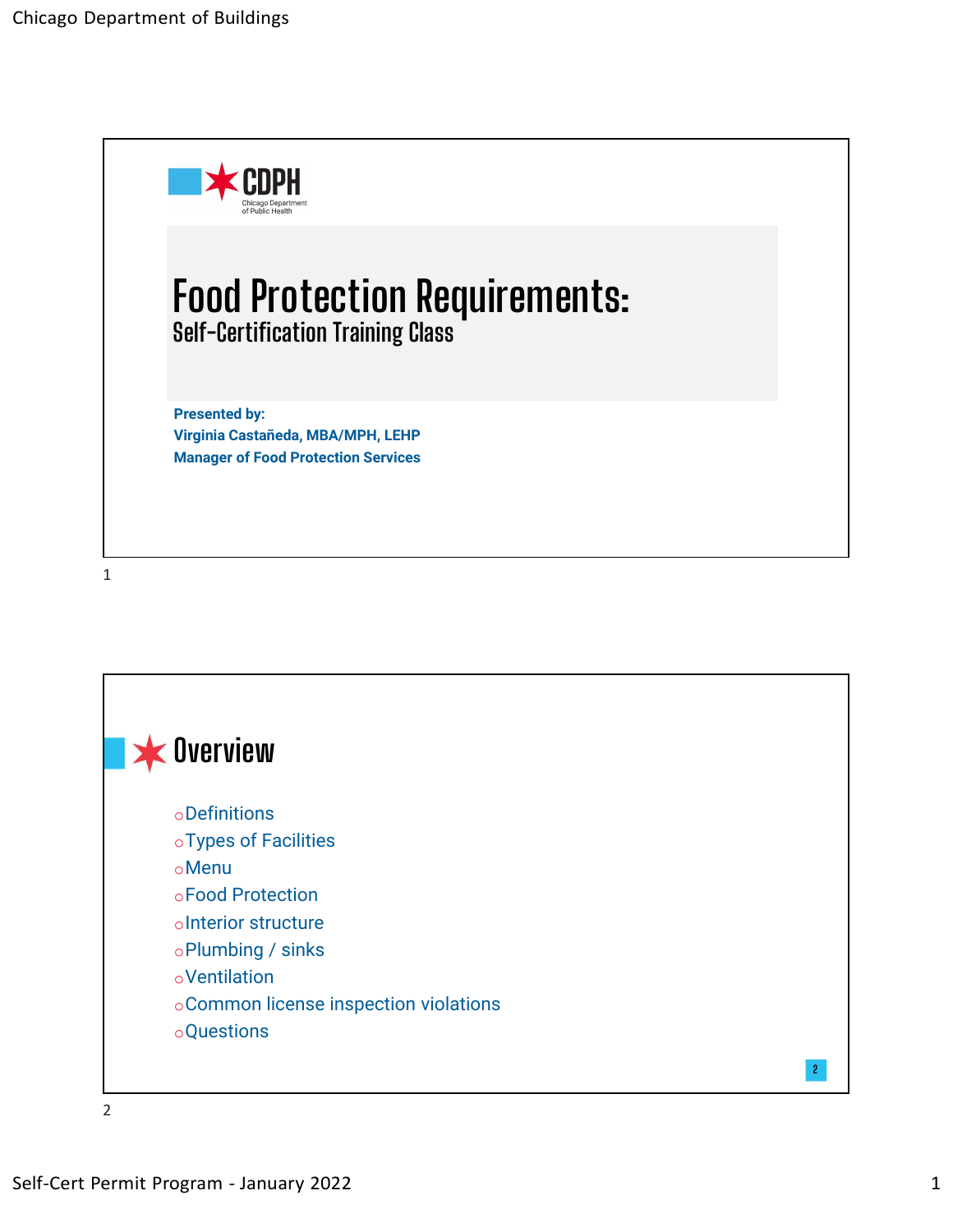

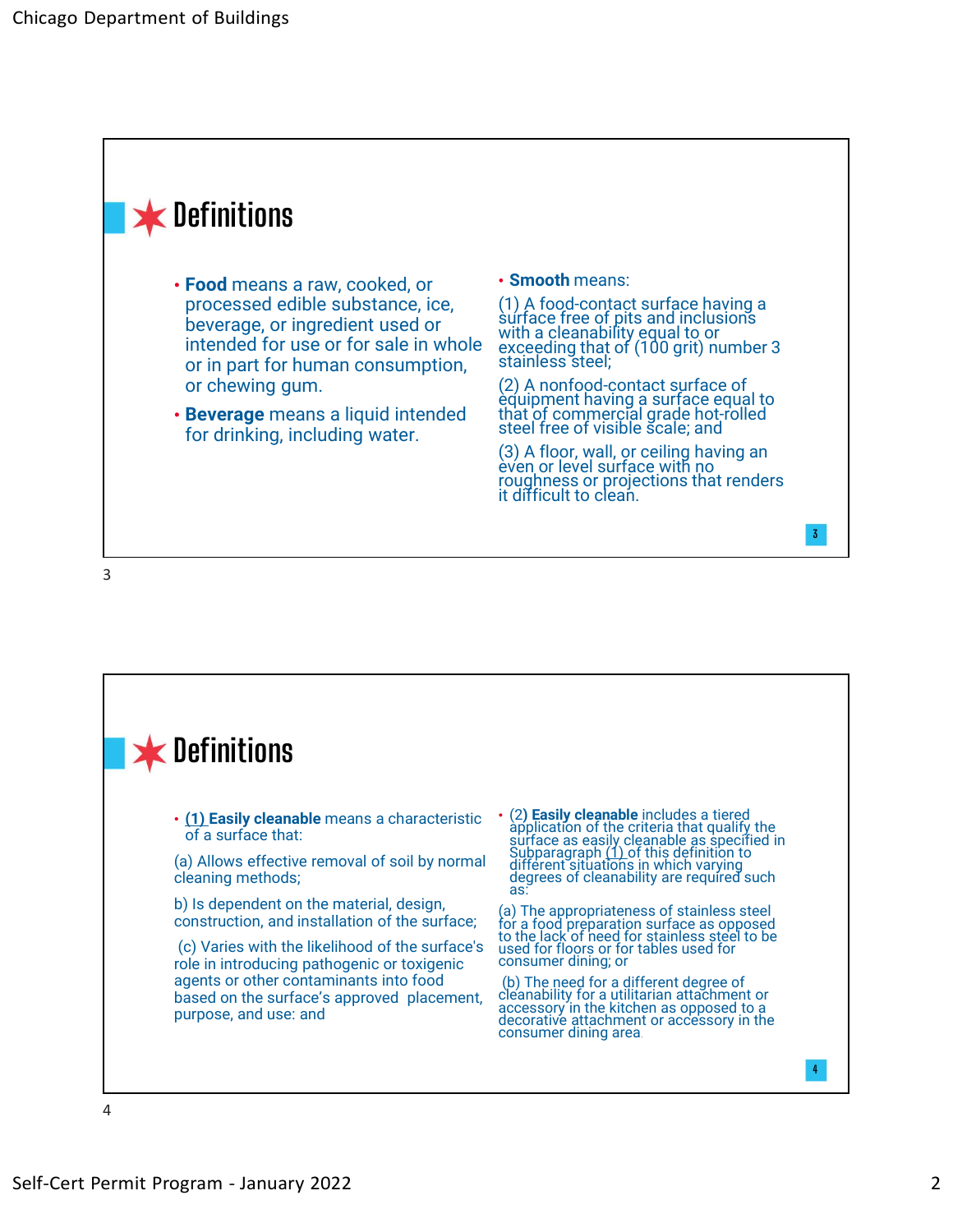



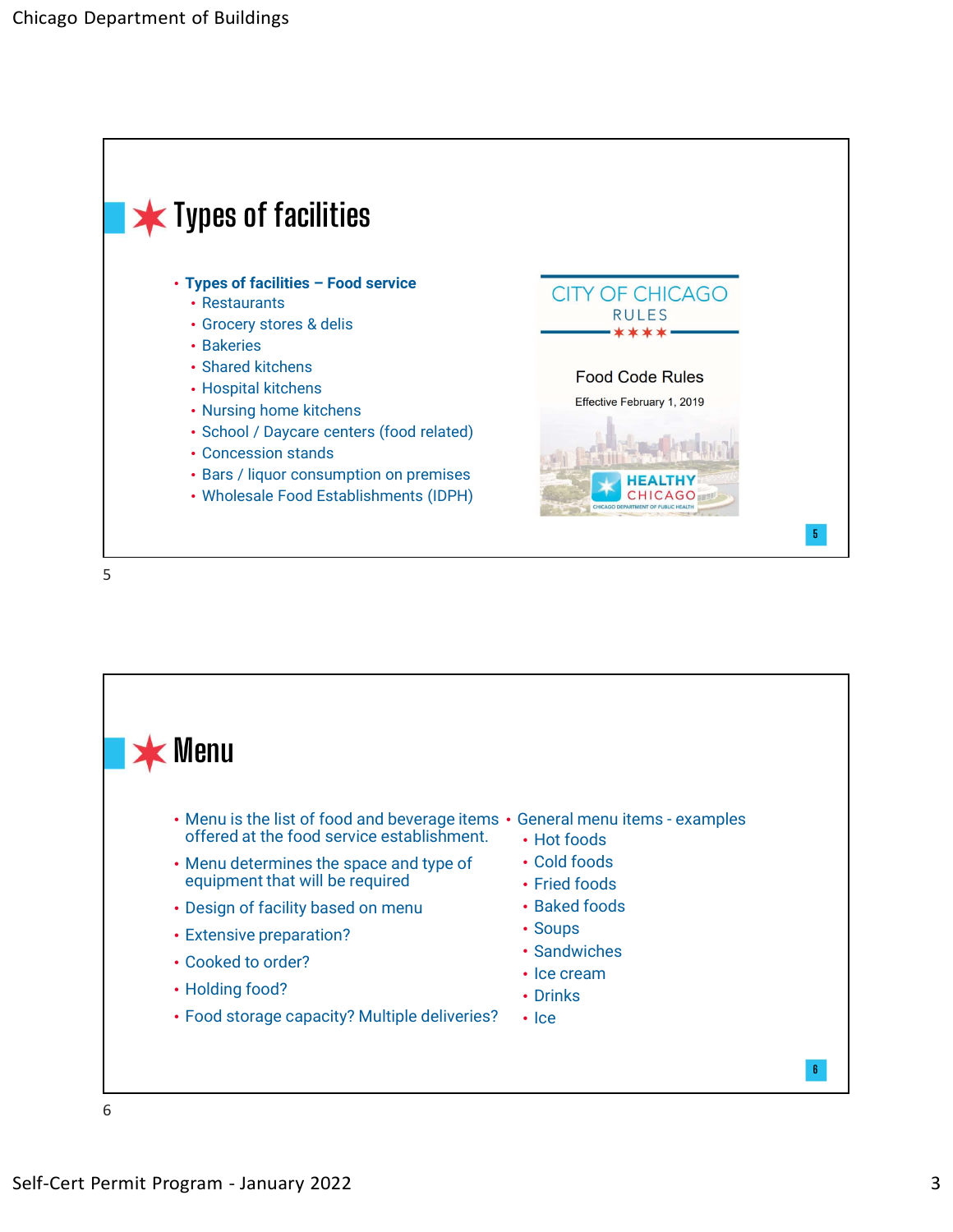

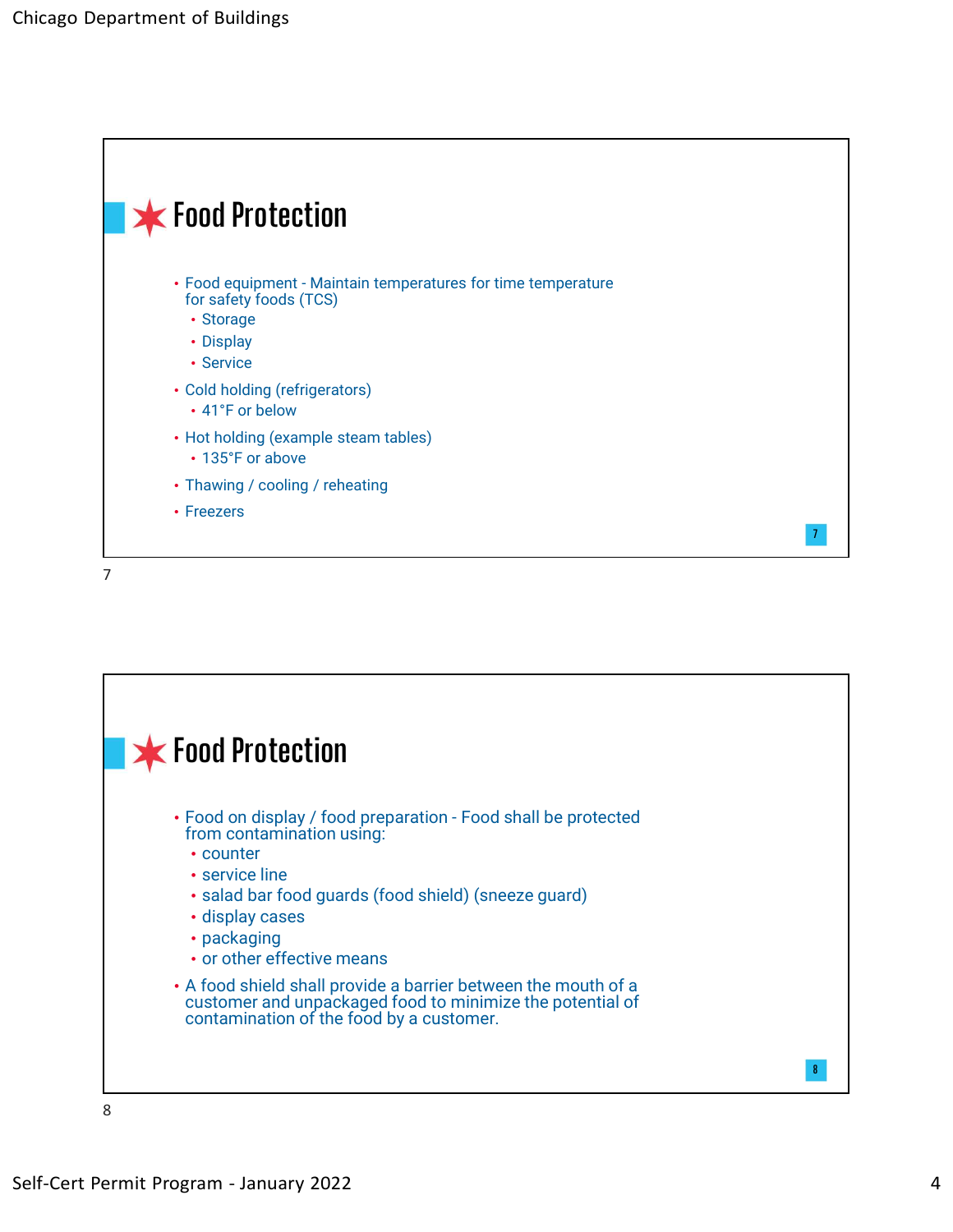

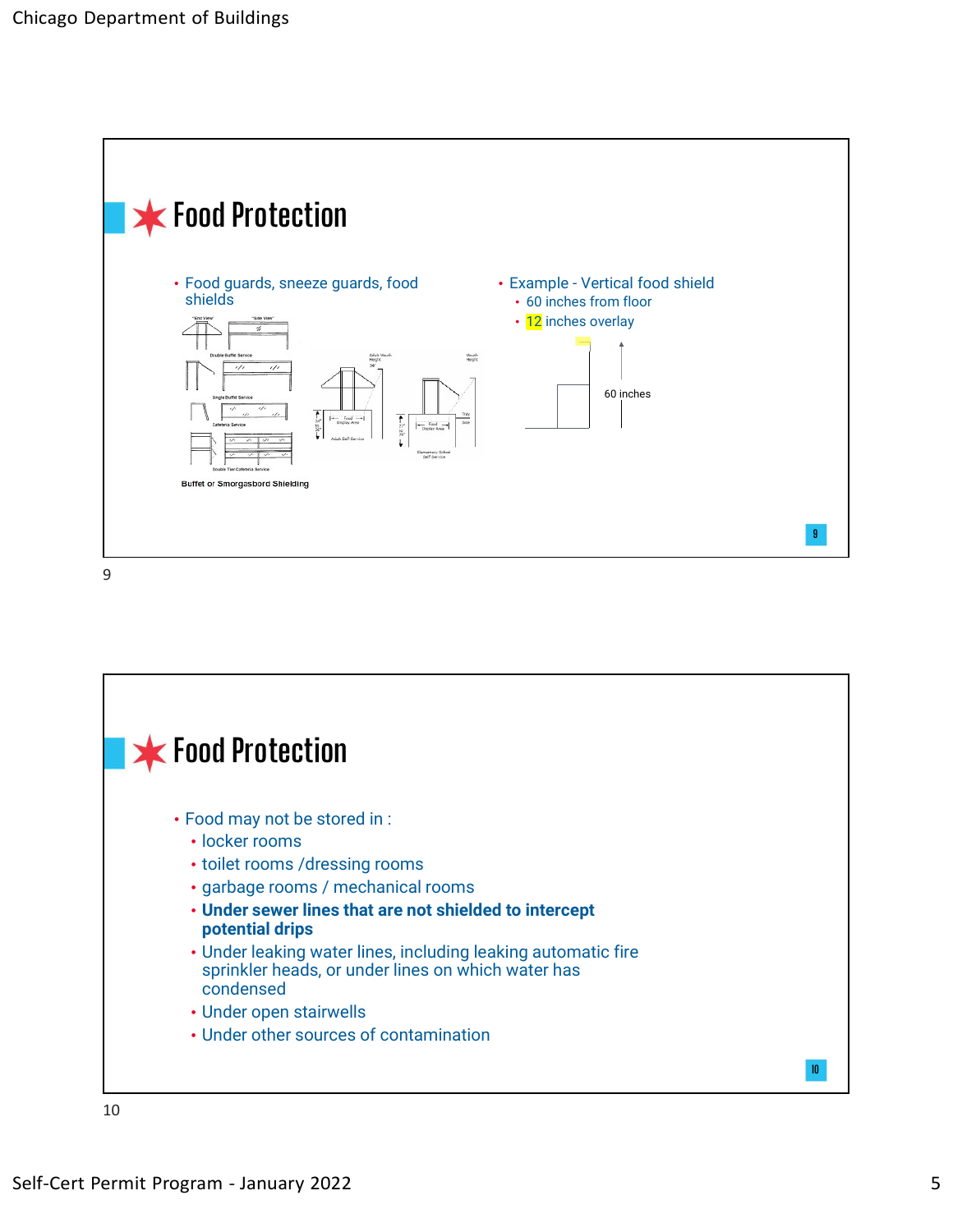



12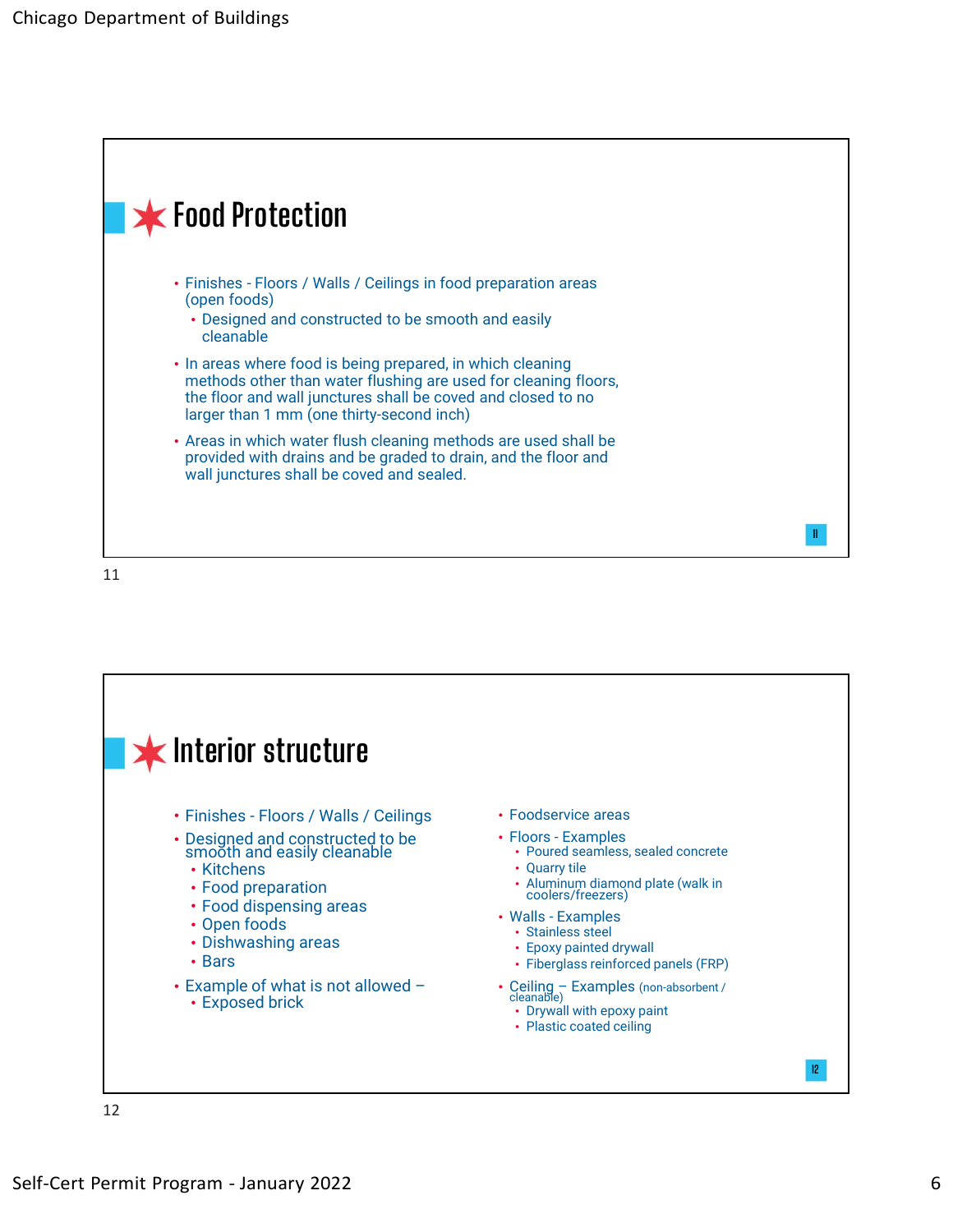

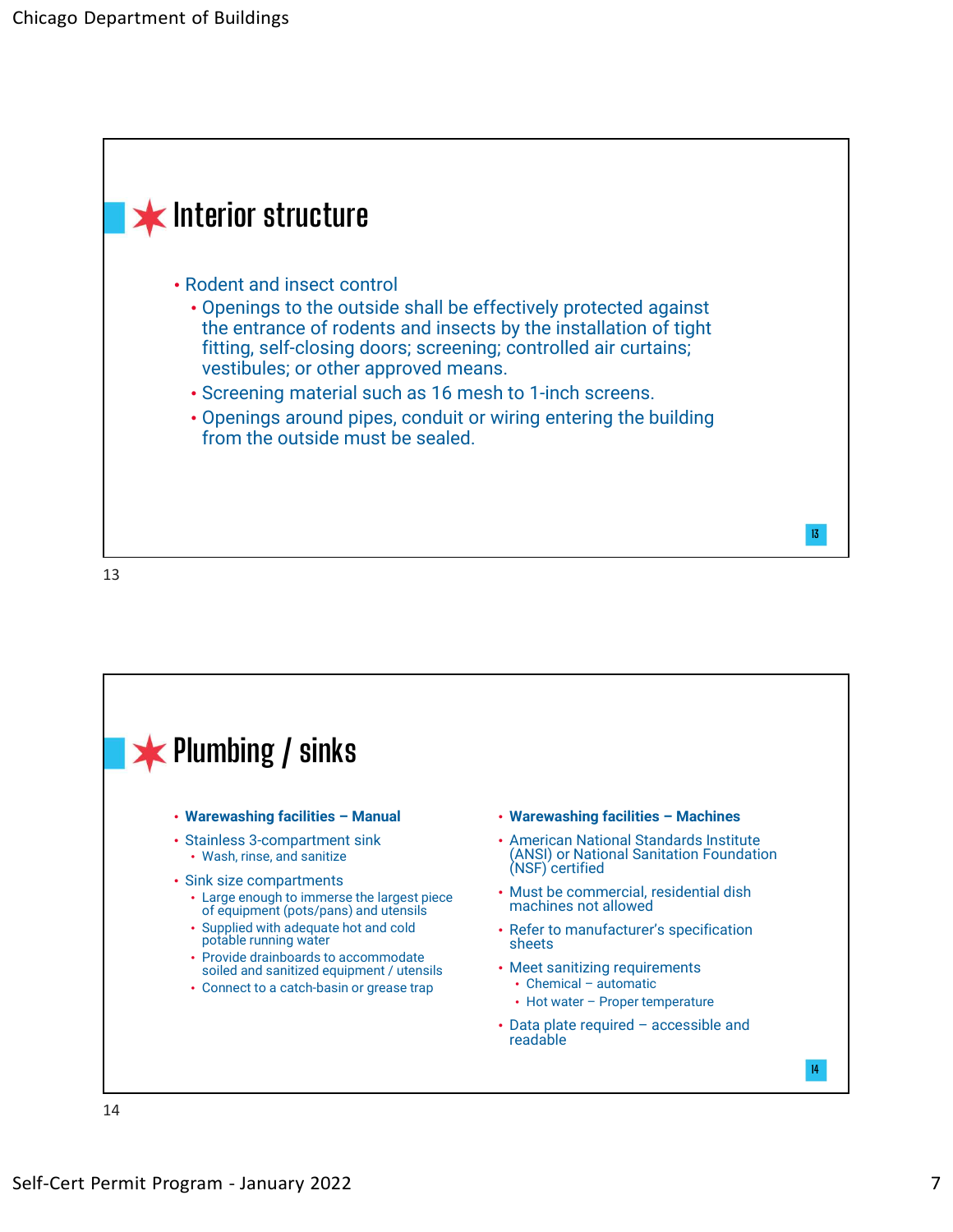

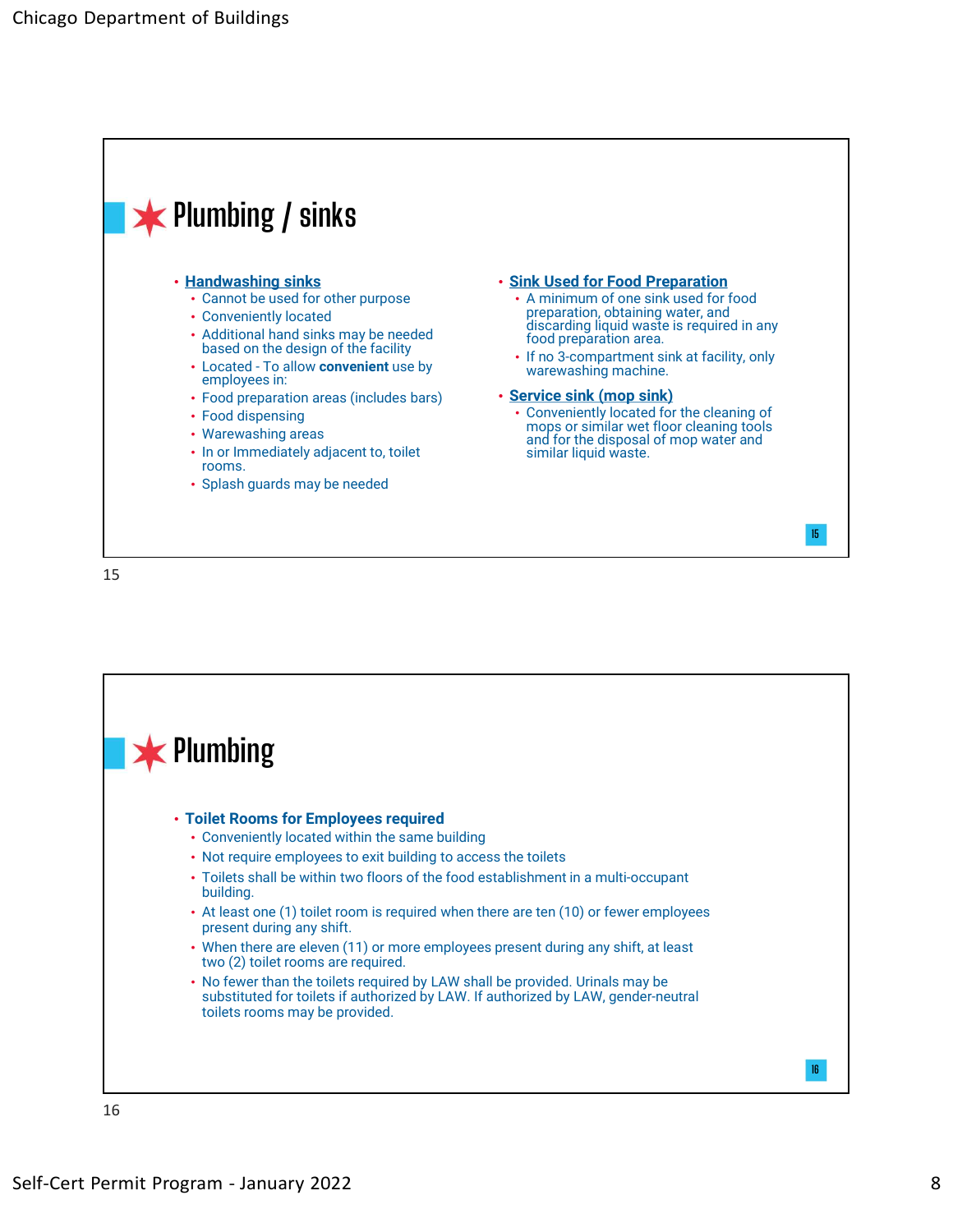



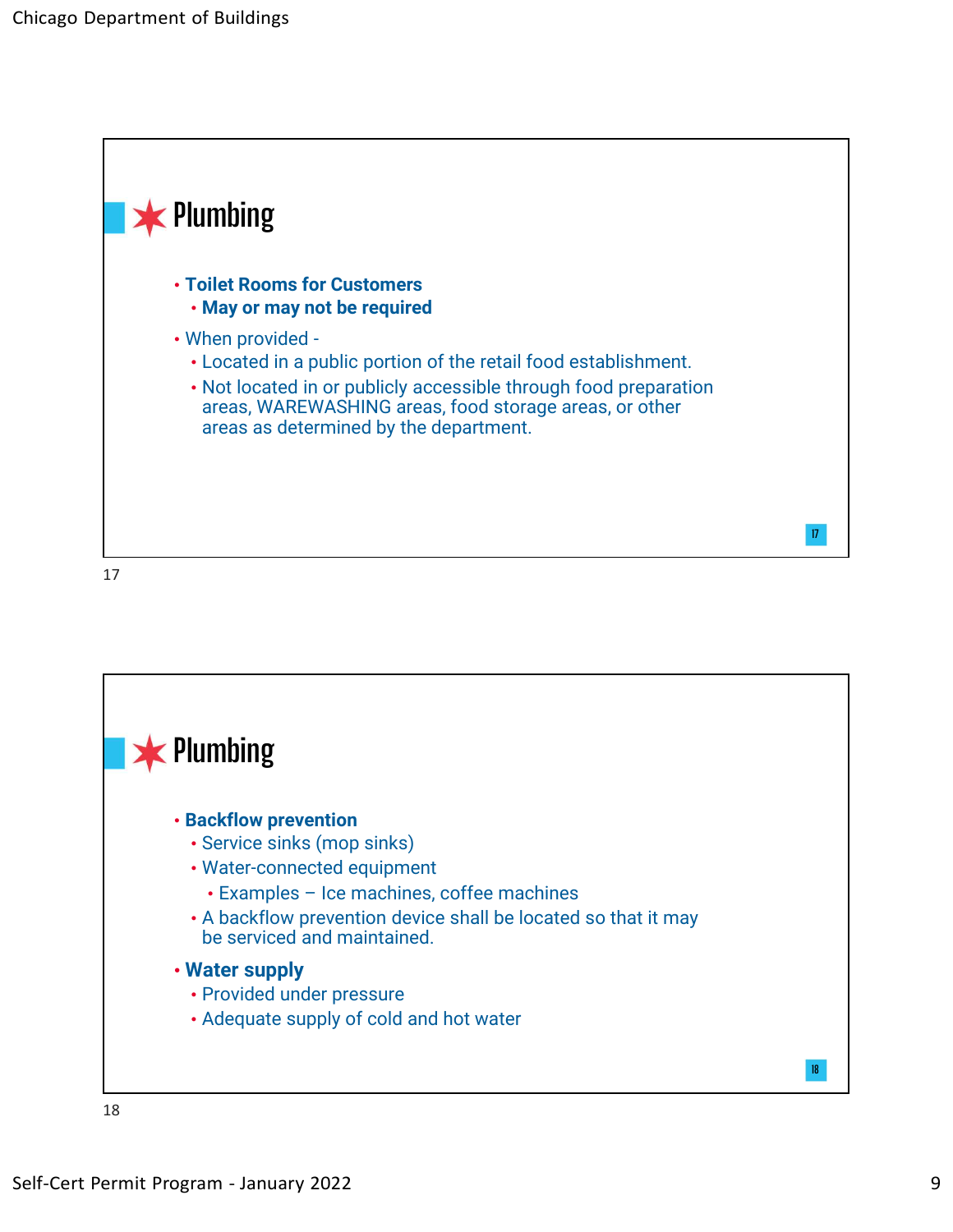